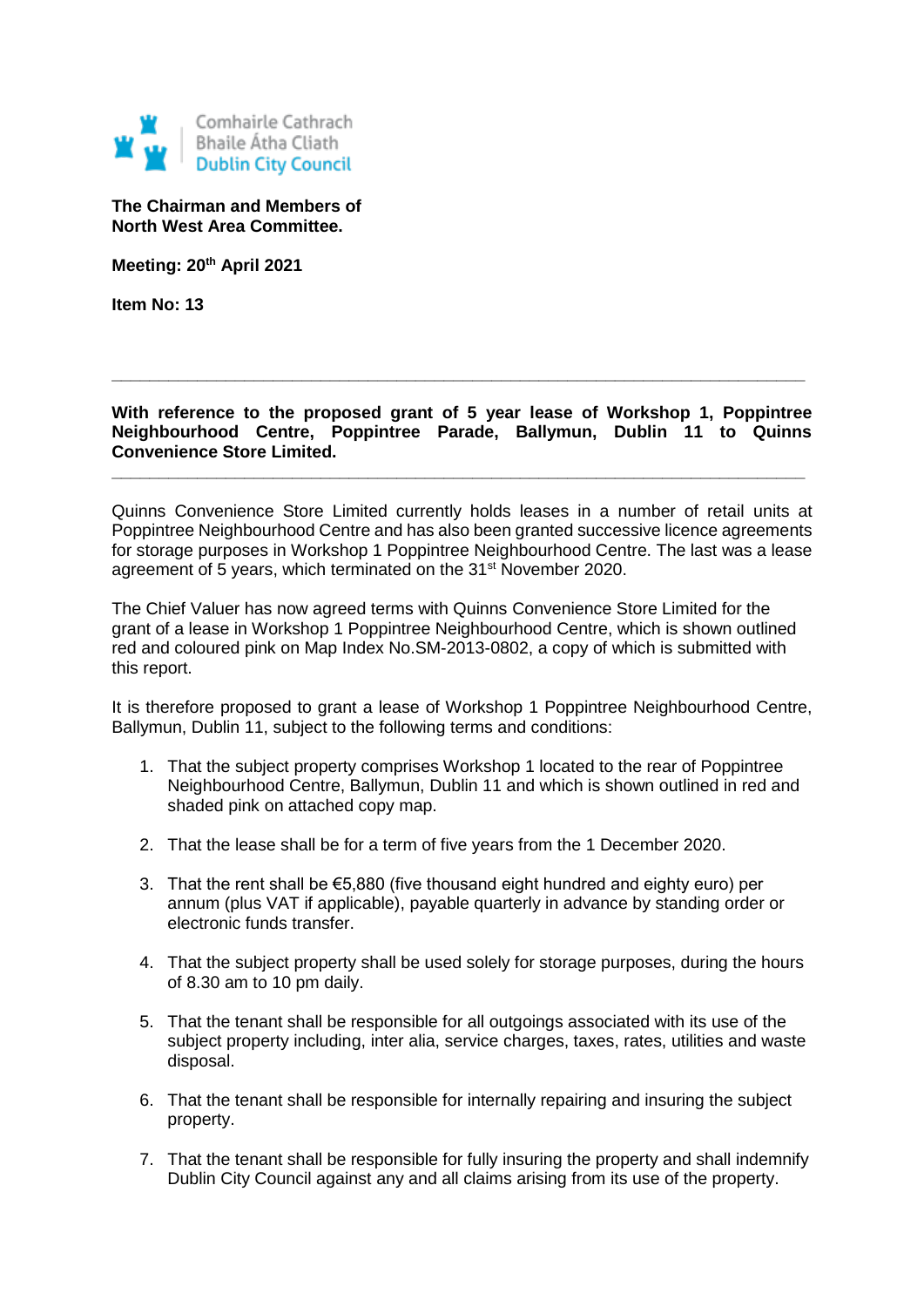Public Liability Insurance (minimum of €6.5 million) and Employers Liability Insurance (minimum of €13 million) shall be required.

- 8. That the tenant shall not assign or sublet without the prior written consent of the Landlord.
- 9. That the tenant shall not carry out any structural alterations or erect any external signage without the prior written consent from the Landlord.
- 10. That the tenant shall leave the property clean and cleared to the satisfaction of Dublin City Council upon termination of this lease.
- 11. That the tenant shall ensure that the rear access gate, without hindrance to the business activities of other tenants in Poppintree Lane, is secured and locked by 7pm.seven days a week.
- 12. That the tenant shall not at any time obstruct Poppintree Lane. If this clause is breached at any time by the tenant, Dublin City Council reserves the right to terminate this agreement and take back possession of the unit, upon 10 (ten) working days prior written notice.
- 13. That the tenant shall sign a Renunciation of Rights to a New Tenancy.
- 14. That the tenant shall be responsible for the payment of any Stamp Duty and VAT liability that may arise on the creation of this lease.
- 15. That each party shall be responsible for their own fees and costs incurred in this matter.
- 16. That the lease will be subject to any other terms and conditions as deemed appropriate by the Council's Law Agent.

The dates for the performance of any of the requirements of the proposed agreement may be amended at the absolute discretion of the Executive Manager.

No agreement enforceable at law is created or intended to be created until an exchange of contracts has taken place.

**Paul Clegg Executive Manager**